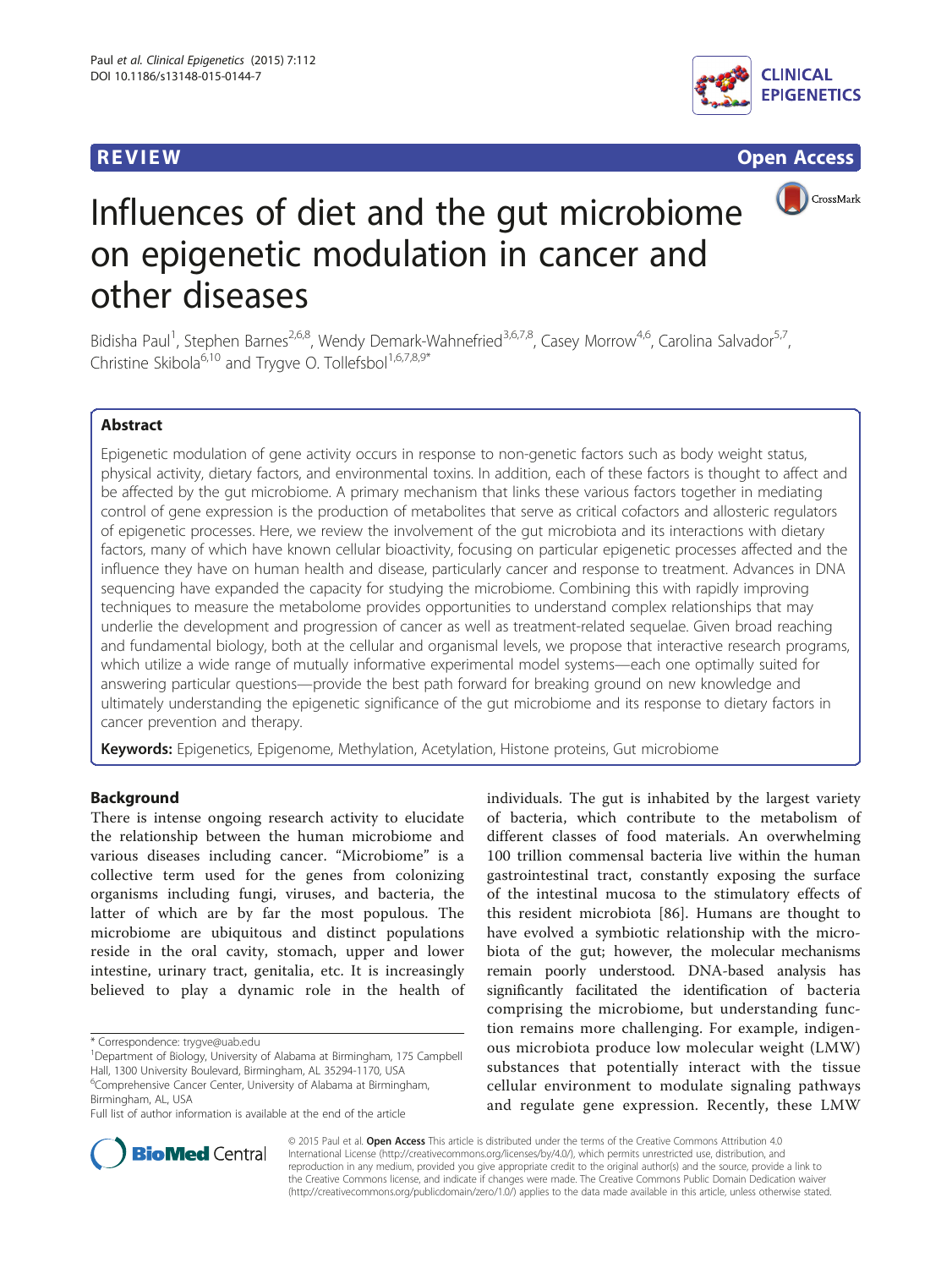substances have been shown to influence epigenetic modifications, chromatin remodeling, and other signaling molecules, ultimately regulating apoptosis, cellular differentiation, and inflammation. Therefore, the epigenetic changes brought about by microbiota may contribute to prevention or therapeutic intervention of cancer or other diseases.

#### **Epigenetics**

The molecular mechanism of epigenetics involves many processes such as DNA methylation, posttranslational modification of histone proteins, silencing of the extra copy of the X-chromosome in females, and genomic imprinting. Non-coding RNAs including microRNA, small interfering RNA, and long non-coding RNA are also players that fall under the broader definition of epigenetics [[51\]](#page-9-0).

#### DNA methylation

DNA methylation is the addition of a methyl group to the carbon-5 position of the cytosine pyrimidine ring and occurs predominantly in cytosine guanine dinucleotiderich regions known as CpG islands that are found in the 5′ regulatory regions of most genes. The enzymes involved in DNA methylation are called DNA methyltransferases (DNMTs). TET (10-11 translocation) proteins are dioxygenase enzymes that hydroxylate 5-methylcytosine residues to form 5-hydroxymethylcytosine (5hmC). They use a metabolite intermediate, α-ketoglutarate (α-KG), and molecular oxygen as enzyme cofactors for this reaction [[65](#page-9-0)]. Bacteria can cause changes in DNA methylation patterns of host cells by providing epigenetically active metabolites such as folate, butyrate, and acetate. These metabolites are essential for DNA methylation. For example, folate (produced by *Bifidobacterium* spp.) is a methyl donor and is necessary for generation of S-adenosylmethionine (SAM) which in turn is a methyldonating substrate for DNA methyltransferases [\[28](#page-9-0)]. The presence of 5hmC at bivalent loci and DNaseI hypersensitive sites (HS) might imply that simultaneous removal as well as renewed deposition of 5mC by DNMTs is taking place [\[55](#page-9-0)]. Thus, DNA methylation is a dynamic event and several cancers have been associated with this positional alteration of DNA methylation [[29\]](#page-9-0). During carcinogenesis, epigenetic switching and 5-methylcytosine reprogramming result in the aberrant hypermethylation of CpG islands, leading to the unresponsiveness of tumor suppressor genes [[85\]](#page-10-0). In cancers with a stem cell origin, isocitrate dehydrogenase (IDH) mutations result in the production of oncometabolite 2-hydroxyglutarate (2HG), leading to global hypermethylation, whereas in tumors with non-stem cell origin an intact metabolic function of IDH would be necessary to maintain DNA methylation plasticity [\[58\]](#page-9-0) (Fig. [1](#page-3-0)).

#### Chromatin remodeling and histone modification

Histone acetylation is catalyzed by lysine acetyltransferases (KATs), which transfer an acetyl group from acetyl coenzyme A (acetyl-CoA) to lysine residues (N $\varepsilon$ ), with the concomitant production of CoA [\[73\]](#page-10-0). Acetylation is primarily associated with transcriptional activation, and most of the acetylation sites occur within the N-terminal tail of the histones. Acetylation of the histones leads to increased accessibility of nucleosomal DNA to transcription factors. Histone deacetylases (HDACs) are opposite in function to histone acetyltransferases (HATs) as they remove the acetyl (acyl) moiety from lysine residues. Histone acetylation is regulated via the tricarboxylic acid (TCA) cycle. The gut microbiome produces short-chain fatty acids that are used to generate ATP via the TCA cycle. HDACs can also be inhibited by metabolites produced by the gut microbiome such as butyrate and propionate. ATP citrate lyase (ACL) uses mitochondrialderived citrate to generate acetyl-CoA in the cytoplasm and nucleus. In the nucleus, HATs transfer the acetyl group from acetyl-CoA onto histone lysine [\[77](#page-10-0)]. Histone methylation is also an important epigenetic process in that methylation of histones is effective in recruiting certain transcription factors to the chromatin. Lysine and arginine residues can be methylated histone methyltransferases. There are additional histone tail modifications such as histone phosphorylation, ubiquitination, sumoylation, histone poly-ADP ribosylation, histone biotinylation, citrullination, and proline isomerization. Moreover, there is cross-talk not only among the various histone modifications but also between DNA methylation and histone modification that often collectively work in tandem to control gene activity [\[40](#page-9-0)]. As for DNA, methylated histones undergo demethylation by the JmjC family of dioxygenases that once again depend on molecular oxygen and α-KG.

#### Non-coding RNA

RNA that does not code for a protein is termed noncoding RNA (ncRNA). It is important to note that, unlike eukaryotes, ncRNAs form a small part of the prokaryotic genome although small ncRNA has been reported in bacteria. By contrast, the majority of the eukaryotic genome is transcribed into ncRNA which plays a major role in the regulation of messenger RNA (mRNA) translation. ncRNA can be divided into small and large ncRNAs. Small ncRNAs, also known as micro-RNAs (miRNAs), are approximately 18–20 nucleotides in length and play a critical role in gene regulation [\[38](#page-9-0)]. Small interfering RNAs (siRNAs) or PIWI-interacting RNAs (piRNAs) are key small ncRNAs that play important roles in several biological processes, especially cancer [[18\]](#page-8-0). Long ncRNAs are 200 nucleotides in length or longer. The broad functional repertoire of long ncRNAs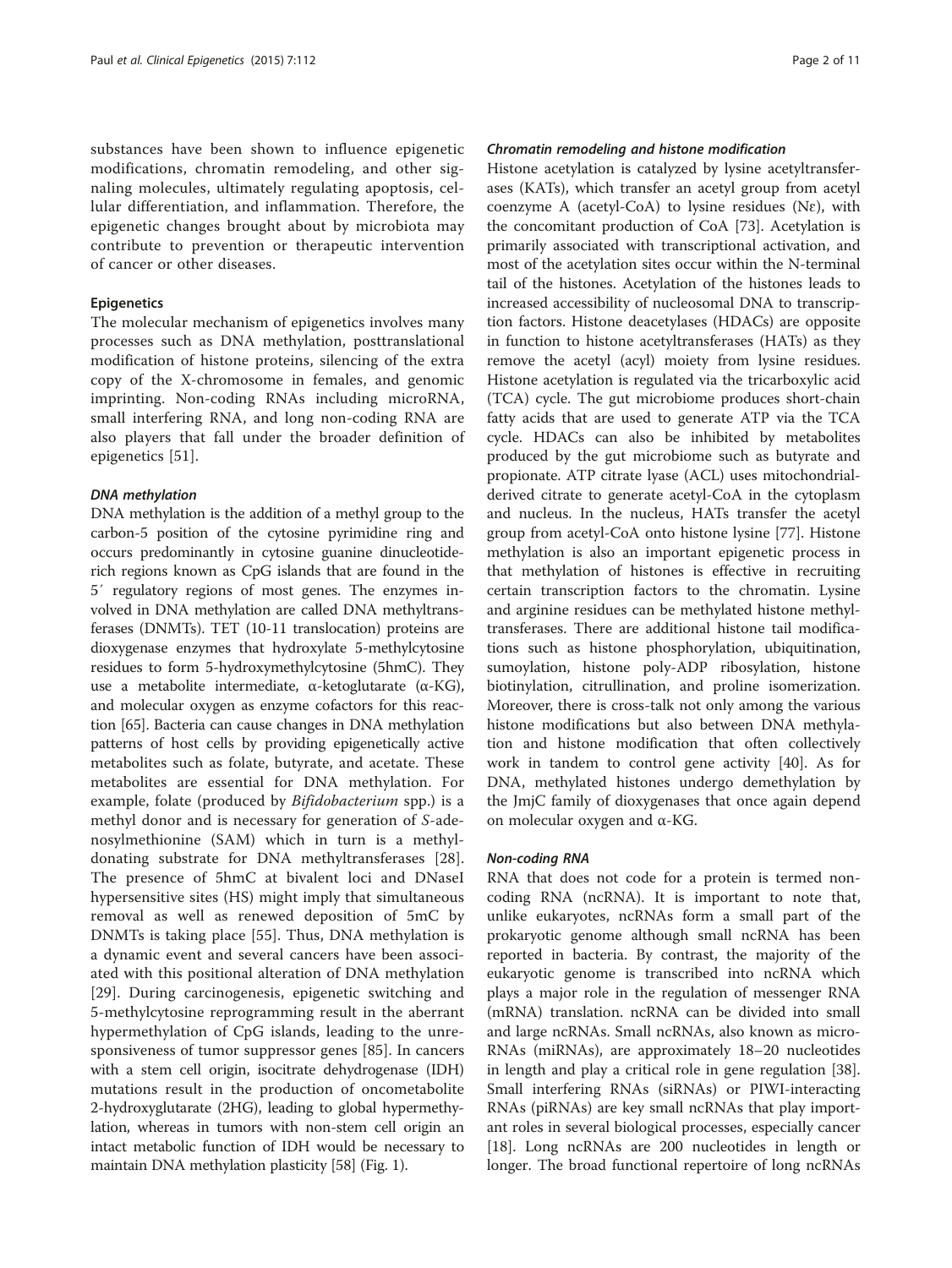includes roles in high-order chromosomal dynamics, telomere biology, and subcellular structural organization [[59\]](#page-9-0). Exosomes are nanovesicles (30–90 nm in diameter) secreted by intestinal epithelial cells (IECs) either from their apical or basolateral side [[83](#page-10-0)]. Through the exosomes, proteins, lipids, mRNAs, and miRNAs are released. Exosomes carry molecules involved in adhesion and antigen presentation, comprising major histocompatibility complex (MHC) class I and class II molecules, tetraspan proteins, CD26/dipeptidyl-peptidase IV, and A33 antigen, a molecule essentially restricted to the intestinal epithelium [\[31](#page-9-0), [52\]](#page-9-0). Apical secretion of exosomes into the lumen have an effect on the function of distant cells, whereas basolaterally released exosomes regulate local innate responses [[24\]](#page-9-0).

# Epigenetic influence through metabolite production by the gut microbiome

The microbiota of the gastrointestinal tract harbors a huge collection of beneficial symbionts that aid in digestion, as well as provide a source of various nutrients. In most mammals, the gut is dominated by four bacterial phyla that perform these tasks: Firmicutes, Bacteroidetes, Actinobacteria, and Proteobacteria [\[45\]](#page-9-0). These microorganisms produce a number of LMW bioactive substances such as folate, butyrate, biotin, and acetate that may participate in epigenetic processes [\[36](#page-9-0)].

Folate is a vitamin that accepts one-carbon units from donor molecules and is involved in many metabolic pathways, such as methyl group biogenesis and synthesis of nucleotides, vitamins, and some amino acids [[69](#page-10-0)]. The efficiency of DNA replication, repair, and methylation are affected by folate availability; rapidly proliferating cells such as leukocytes, erythrocytes, and enterocytes require large amounts of folate. Folate is widely distributed in the biological world, intestinal bacteria being one source of this vitamin [[30](#page-9-0)].

Butyrate is a short-chain fatty acid (SCFA) and a potent inhibitor of HDACs [\[12](#page-8-0)]. The most important butyrate producer is Faecalibacterium prausnitzii which belongs to the cluster of *Firmicute* bacteria, comprised of Clostridium leptum, Eubacterium rectale, and Clostridium coccoides [\[49](#page-9-0)]. Butyrate has the ability to activate epigenetically silenced genes in cancer cells such as  $p21$  and  $BAK$  [[6\]](#page-8-0). Butyrate has been shown to repress angiogenesis in vitro and in vivo and reduces the expression of pro-angiogenic factors such as EGF and HIF 1α [[99\]](#page-10-0). Increasing the concentration of butyrate in the colon can play a protective role and prevent cancer, and its production is dependent on diet and intestinal microflora composition. Butyrate is able to modulate intestinal microflora through regulation of pH and exerts many beneficial effects on the intestinal lumen through epigenetic mechanisms [\[94\]](#page-10-0). The HDAC inhibitor sodium

butyrate is known to increase cell death in human medulloblastoma cells [\[62\]](#page-9-0). We have shown that epigallocatechin (EGCG) obtained from green tea and sodium butyrate given at physiological doses achievable in the human diet induced apoptosis and cell cycle arrest. They were found to be regulated by decreases in the epigenetic-modifying enzymes HDAC1 and DNMT1 as well as survivin in colon cancer cells [[75\]](#page-10-0).

Biotin is a vitamin that mammalian cells cannot produce, and they depend on a constant supply of biotin from the intestinal microbiota to maintain normal levels of protein biotinylation. Biotinylation is an important epigenetic process that involves the attachment of biotin to histone proteins resulting in gene repression, and it also plays a role in DNA repair and chromatin structure [\[79\]](#page-10-0).

At the chromatin level, it has been widely demonstrated that the balance between acetylation and deacetylation of histone and non-histone proteins plays a pivotal role in the regulation of gene expression [\[67](#page-9-0)]. HATs and HDACs transfer an acetyl group from acetyl-CoA to the  $E$ -amino group of lysine and remove the acetyl group, respectively. CoA is a by-product in this reaction. The main donor of acetyl groups for formation of acetyl-CoA in acetylation reactions is the gut microbiota [[78\]](#page-10-0). Similar to yeast, acetylation is regulated by metabolic intermediates of glucose, and one major enzyme involved is ATP citrate lyase, which converts citrate produced by the mitochondria into acetyl-CoA [[19\]](#page-9-0). The ratio of acetyl-CoA to CoA is important for the regulation of acetylation in response to metabolic changes [[1\]](#page-8-0). Under conditions of glucose deprivation, the ratio of acetyl-CoA to CoA drops, and this in turn affects histone acetylation levels. Studies in yeast have elucidated that high acetyl-CoA stimulates promoter histone acetylation [[5\]](#page-8-0). This may have important implications in cancer studies as oncogenes may make use of acetyl-CoA metabolism to alter chromatin for growth [\[8](#page-8-0)].

The gut microbiota also contribute to the absorption and excretion of minerals such as zinc, iodine, selenium, cobalt, and others that are cofactors of enzymes participating in epigenetic processes. Moreover, various enzymes such as the methyltransferases, acetyltransferases, deacetylases, Bir A ligase, phosphotransferases, kinases, and synthetases are derived from the gut microbiota. A number of key energy metabolites including S-adenosylmethionine (SAM), acetyl-CoA, NAD<sup>+</sup>, α-KG, and ATP serve as essential cofactors for many, perhaps most, epigenetic enzymes that regulate DNA methylation, posttranslational histone modifications, and nucleosome position. Significant contributors in the epigenomic machinery are formed during energy metabolism in eukaryotic cell mitochondria and in the prokaryotic cell membrane signifying that any disorder in these processes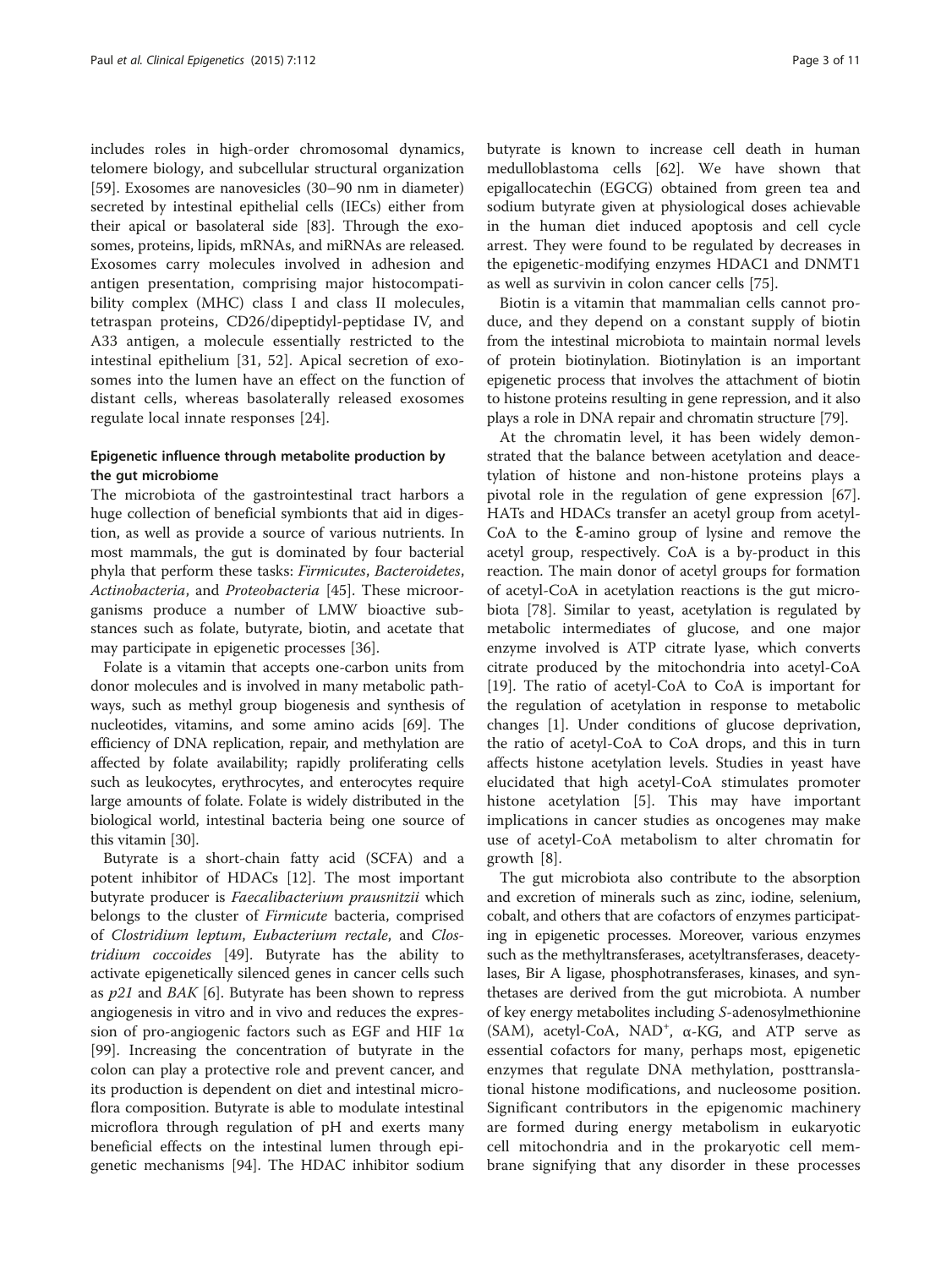<span id="page-3-0"></span>

can lead to a wide variety of diseases associated with epigenetic modifications [\[80](#page-10-0)] (Fig. [2\)](#page-4-0).

# Food, the gut microbiota, and epigenetics

It has been shown that maternal and neonatal nutrition have a major impact on the epigenome of the offspring in that the food consumed modulates the composition of the gut microbiota and also the metabolites that they produce [[89\]](#page-10-0). The gastrointestinal tract of the fetus is virtually sterile; colonization begins at birth from the maternal microbiota of the genital tract, colon, and the overall environment [[20\]](#page-9-0). The bacteria identified include members of the genera *Bifidobacterium*, *Ruminococcus*, Enterococcus, Clostridium, and Enterobacter. The composition of the gut microbiota is profoundly influenced by the diet of the infant [[66\]](#page-9-0). In breast-fed infants, the microbiota predominantly consists of Bifidobacteria, and a plethora of diverse microbiota develops after the introduction of solid food commences. In contrast, the intestines of formula-fed infants are colonized by members of a variety of bacterial genera, including those of the enterobacterial genera Streptococcus, Bacteroides, and Clostrid*ium*, as well as members of the genus *Bifidobacterium* [\[20](#page-9-0)]. By the age of 2 years, the bacterial population of the gut is established and remains relatively constant throughout life,

though disease processes, surgical interventions, medical therapies, and epigenetic-modulating factors such as the diet can influence the gut microbiome. Recent studies have revealed an association between bacterial predominance and epigenetic profile. A study on pregnant women with Firmicutes and Bacteroidetes as the dominant groups in their gut revealed a correlation between differential methylation status of gene promoters associated with obesity and cardiovascular disease [\[42\]](#page-9-0).

The genetic content of an individual's gut microbial community is dynamic. It has also been observed that the incidence of colon cancer is lower in Asian countries where the diet consists of fruits and vegetables [[20](#page-9-0)]. Microbiota within the colon convert dietary fiber into SCFAs by the process of fermentation, and as discussed previously, one of the predominant SCFAs is butyrate. Butyrate is naturally produced in the colon through microbial fermentation. It can induce cell differentiation [\[2](#page-8-0)], apoptosis [[25\]](#page-9-0), and histone hyperacetylation [[7\]](#page-8-0); thus, it has potential to be a major chemotherapeutic agent.

High dietary consumption of fat and red meat (especially processed meat) is associated with increased risk of colorectal cancer. This effect is thought to be modulated by N-nitroso compounds and heterocyclic aromatic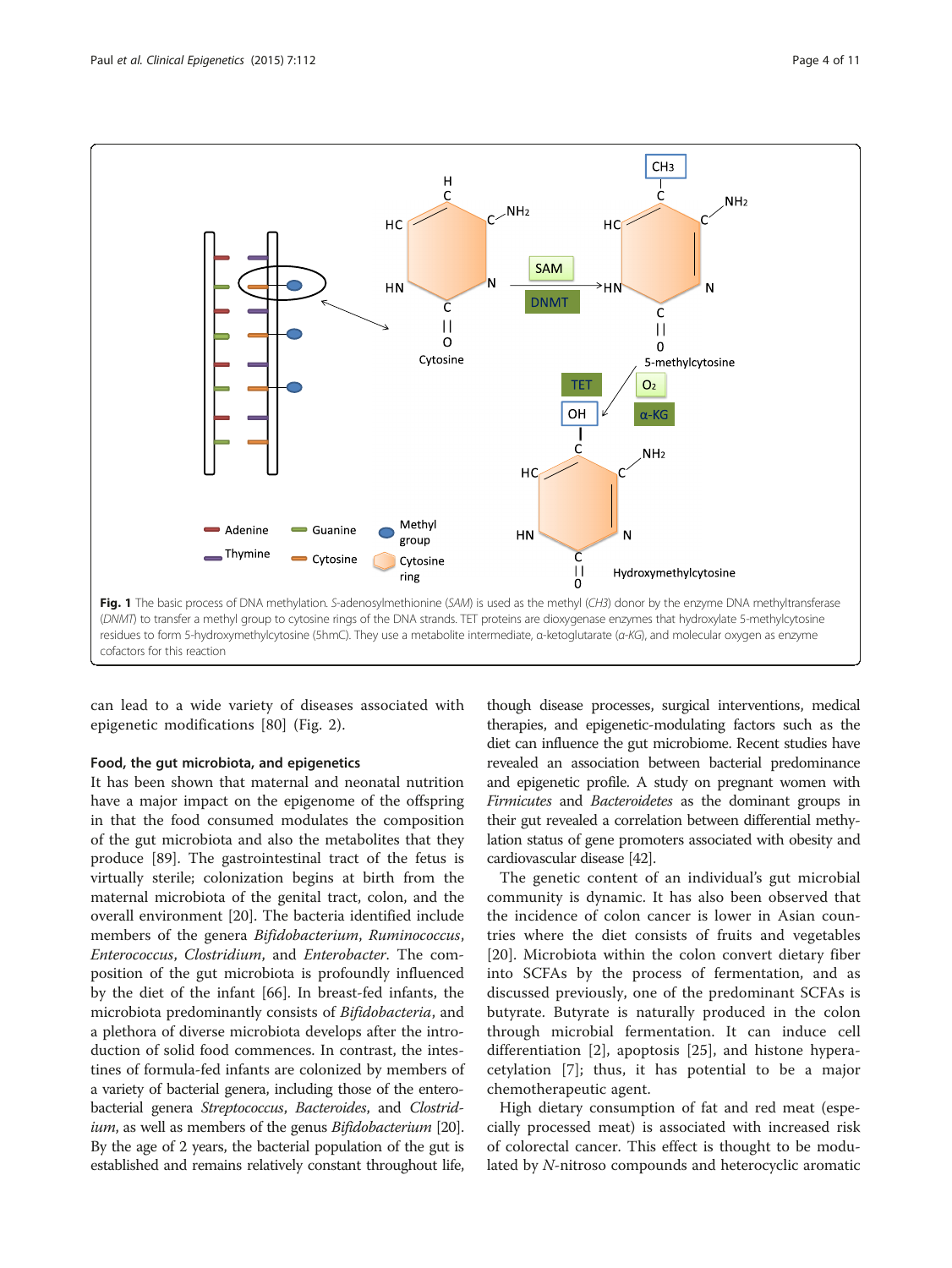<span id="page-4-0"></span>

amines [[33](#page-9-0)]. Consumption of red meat delivers Lcarnitine to gut bacteria. These bacteria digest L-carnitine and convert it into trimethylamine-N-oxide (TMAO). In studies in mice, TMAO has been shown to cause atherosclerosis [[39](#page-9-0)]. Cruciferous vegetables such as cabbage, broccoli, kale, and cauliflower are rich sources of fiber, lutein, flavonoids, phytosterols, folic acid, sulfur-containing glucosinolates, and vitamin C, each of which has been associated with reduced risk of various kinds of cancer [[27](#page-9-0)]. Moreover, sulfur-containing glucosinolates can be converted to biologically active compounds such as indoles, nitriles, and isothiocyanates (ITCs) by β-thioglucosidases produced by the gut microbiome [[61](#page-9-0)]. The glucosinolate of sulforaphane (SFN) is contained in several cruciferous vegetables but is present in highest concentration in broccoli [\[97](#page-10-0)]. ITCs can also exert epigenetic effects via modulation of DNA methylation. For example, DNA methyltransferases are downregulated by SFN, which can lead to site-specific CpG island demethylation in the telomerase reverse transcriptase (TERT) gene and a reduction of its cancer-sustaining expression [\[57\]](#page-9-0).

# Cancer and the gut microbiome Gastric cancer

Gastric cancers are often caused by infection with Helicobacter pylori which induces chronic gastritis and

peptic ulcers [[100](#page-10-0)]. Virulent strains harbor cytotoxinassociated gene pathogenicity island (CagPAI) that encode components of type IV secretion system (T4SS) [[13\]](#page-8-0). Cag A oncoproteins are transported across the host cell membrane via the type IV secretion system T4SS. Studies have shown that H. pylori CagPAI dependently induces dephosphorylation of histone H3S10, H3 threonine 3, and deacetylation of H3K23 in gastric epithelial cells but does not affect nine other distinct histone modifications [[14\]](#page-8-0). Microbial pathogens often manipulate host cell mechanisms through histone modifications. Hence, targeting these epigenetic modifications may be one of the important therapeutic strategies to stop the infection. Dietary phytochemicals with HDAC- or HATinhibiting properties may play a pivotal role in altering these histone modifications.

#### Colon cancer

Intestinal environmental changes are keys to progression toward adenoma and subsequently to colon cancer. A recent study has shown significant changes in fecal microbiota, especially decreases in fecal SCFA concentrations (acetate, propionate, and butyrate) and significant increases in fecal pH in colon cancer patients compared with healthy individuals [[63\]](#page-9-0). It was also observed that the count of obligate anaerobes was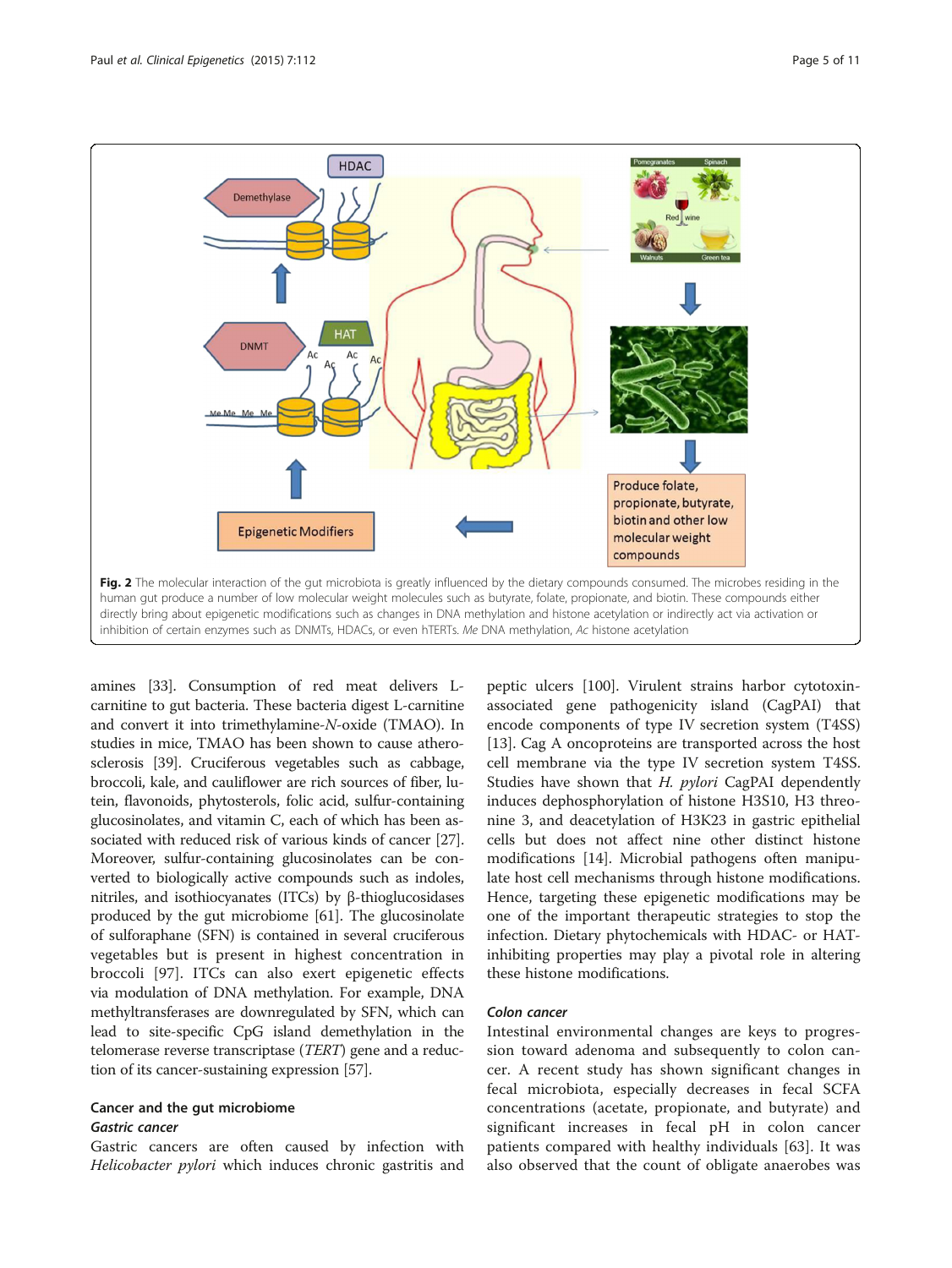significantly decreased in the case of colon cancer [\[56](#page-9-0)]. It has been hypothesized that it may be possible to prevent colorectal cancer by improving the intestinal environment, as the decrease in count of microbiota may be one of the causes of colon cancer development and progression. Adding probiotics to the diet is speculated as a way to reduce the risk of colon cancer [\[96](#page-10-0)]. In addition, adding cruciferous vegetables and green tea polyphenols may further bring about epigenetic modifications in the bacterial DNA or the genes that they target [[34](#page-9-0)]. The microbiome may undergo significant changes in other forms of cancer such as breast cancer. It has often been observed that patients on chemotherapy have diarrhea and irritable bowel syndrome. Studies have shown considerable changes in the microbiome of the patients undergoing chemotherapy [[84\]](#page-10-0). Therefore, improving the quality of the intestinal microbiota may be a therapeutic option to alleviate some of these side effects of chemotherapy and improve the quality of life of these patients. The alteration of the gut microbiome has been shown in several diseases including cancer as is summarized in Table 1.

A study of the stool microbiome and metabolome differences between colorectal cancer (CRC) and healthy adults showed that several butyrate-producing bacteria were underrepresented in CRC samples, whereas mucindegrading species Akkermansia muciniphila were about fourfold higher [[95\]](#page-10-0). There is evidence to suggest that induction of pro-inflammatory responses by commensal bacteria contributes to tumor initiation and development [[16\]](#page-8-0). Production of genotoxins and DNA-damaging superoxide radicals by Enterococcus faecalis are also

Table 1 Alteration of gut microbiome in human diseases

mechanisms by which commensals can contribute to CRC development [[23\]](#page-9-0). Irritable bowel syndrome including ulcerative colitis and Crohn's disease also predisposes to CRC [[72\]](#page-10-0). A study showed that infection with Helicobacter hepaticus in Rag  $2^{-/-}$  mice led to increased inflammation and elevated TNF-α production [\[17](#page-8-0)]. SCFAs such as butyrate, acetate, and propionate, which are fermentation products from dietary fibers by colonic gut microbiota, can regulate neutrophil function and migration and exhibit anti-inflammatory activity [\[15](#page-8-0)]. Butyrate can induce TNF- $\alpha$  to potentiate cell death [[35](#page-9-0)] and can, via miRNA-dependent  $p21$  gene expression activity, lead to colon cancer prevention [[32\]](#page-9-0).

# Hormone-dependent, breast, ovarian, and endometrial cancer

There is an increasing interest in other cancers that may have directly or indirectly been influenced by the gut microbiome. The gut microbiome modulates estrogen metabolism and contributes to the proportion of recirculated and excreted estrogen and estrogen metabolites [[22\]](#page-9-0). The introduction of bacteria in germfree mice led to a significant rise in the reproductive capacity of the germfree mice [\[81](#page-10-0)]. The capacity of reproduction of germfree mice is generally lower. However, addition of bacteria showed normalization in the estrous cycle and a significant rise in copulation and implantation rates. Also, there were studies that showed that a reduction in the population of specific gut bacteria in humans causes increased fecal excretion of conjugated estrogens and decreases in urinary estrogens. Human fecal extracts metabolize plasma estrone (E1), 17β-estradiol

| <b>Disease</b>           | Microbiome alteration                                                            | Reference                                    |  |
|--------------------------|----------------------------------------------------------------------------------|----------------------------------------------|--|
| Irritable bowel syndrome | Increased ratio of the Firmicutes to Bacteroidetes                               | (Rajilić-Stojanović, Biagi et al. 2011) [70] |  |
| Crohn's disease          | Increased Clostridium species, Ruminococcus torques,<br>and E. coli              | (Martinez-Medina, Aldeguer et al. 2006) [53] |  |
| Gastric cancer           | H. pylori induces production of pro-inflammatory<br>cytokines                    | (Tsuji, Kawai et al. 2003) [88]              |  |
| Colorectal cancer        | Abundance of Fusobacteria and Coriobacteria                                      | (Castellarin, Warren et al. 2012) [9]        |  |
| Obesity                  | Reduced ratio of Bacteroidetes to Firmicutes                                     | (Ley, Bäckhed et al. 2005) [44]              |  |
| Type 1 diabetes          | Altered gut permeability to mannitol and lactulose                               | (Kuitunen, Saukkonen et al. 2002) [41]       |  |
| Atherosclerosis          | Metabolism of phospholipids by gut microbiota to<br>trimethylamine-N-oxide       | (Loscalzo 2011) [48]                         |  |
| Rheumatoid arthritis     | Less Bifidobacteria and bacteria of the Bacteroides-<br>Porphyromonas-Prevotella | (Vaahtovuo, Munukka et al. 2008) [90]        |  |
| Autism                   | Higher number of Clostridium species known to                                    | (Parracho, Bingham et al. 2005) [64]         |  |
|                          | produce tetanus neurotoxin (TeNT)                                                | (Bolte 1998) [4]                             |  |
| Chronic fatigue syndrome | Lower levels of Bifidobacteria and small-intestinal<br>bacterial overgrowth      | (Logan, Venket Rao et al. 2003) [47]         |  |
| Alzheimer's disease      | Excess ammonia production by gut microbiota                                      | (Samsel and Seneff 2013) [76]                |  |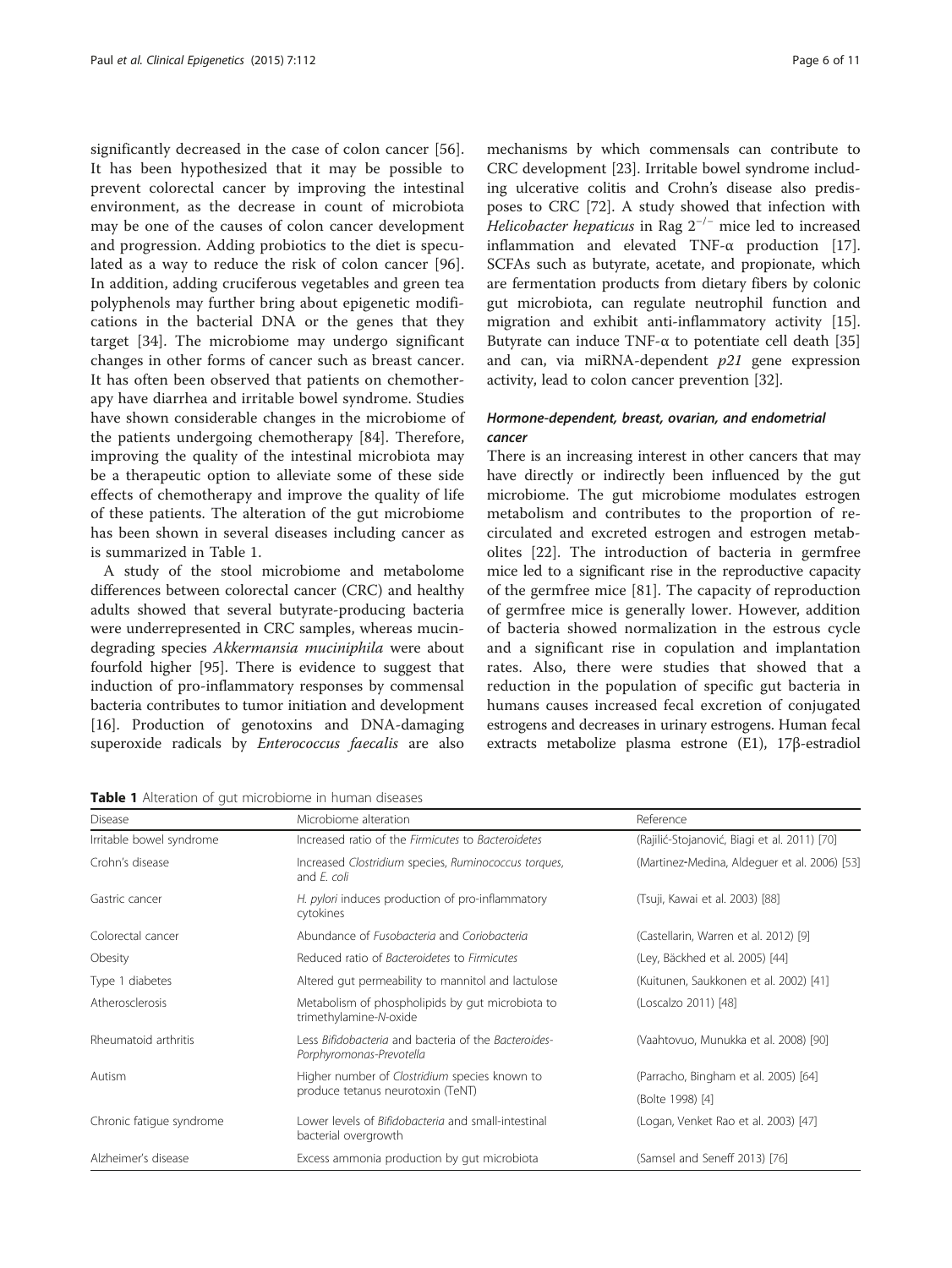(E2), and 16α-hydroxyestrone in vitro and lead to the inter-conversion of E1 and E2 and the reduction of 16αhydroxyestrone to estriol (E3), 16-oxoestradiol to 16 epiestriol, and 15α-hydroxyestrone 15α-hydroxyestradiol. The human gut microbiome can influence the estrabolome. This is due to the presence of aggregate of enteric bacterial genes whose products are capable of metabolizing estrogen. Some bacterial species possess β-glucuronidases and β-glucuronides which are the enzymes involved in estrogen deconjugation and conjugation [[68\]](#page-9-0). Deconjugation reactions may result in greater reabsorption of free estrogens, leading to the development of estrogen-driven cancers such as breast, ovarian, and endometrial cancers. Phase II hepatic conjugation reactions of E1 and E2 include methylation via catechol-O-methyltransferase (COMT) and glucuronidation via uridine 5′-diphospho-glucuronosyltransferase. COMT converts genotoxic catechol estrogens to their inactive methoxy derivatives, 2-MeOE2 and 4-MeOE2. Thus, consumption of certain plant-based diet (such as tomato) containing high levels of O-methyltransferases may reduce exposure to potentially mutagenic estrogen metabolites [\[50\]](#page-9-0). Daidzein is converted by gut microflora into dihydrodaidzein, S-(−)equol (70 %) and O-desmethylangolensin (5–20 %) [[37\]](#page-9-0). Studies on soy isoflavones have shown that the ability to produce equol varies (only 30–50 % of US populations are equol producers) and is primarily dependent on intestinal bacterial composition of an individual [[3,](#page-8-0) [43](#page-9-0)]. It has been shown that the amount of urinary equol excretion is correlated with a reduced risk of breast cancer, and epigenetic modifications may play a role in impacting cancer secondary to changes in metabolites [[74](#page-10-0)]. The study of these interactions may provide new avenues for therapeutic research. Colonization with specific bacteria that can modulate levels of certain metabolites may be another way to target diseases such as cancer.

#### Liver cancer

Toll-like receptors (TLR4) are activated by lipopolysaccharide (LPS) from gut bacteria and may contribute to injury and inflammation-driven tumor promotion in the liver [[11](#page-8-0)]. Epigenetic regulation of TLR4 gene expression in intestinal epithelial cells can act as one mechanism for maintaining intestinal homeostasis by suppressing excessive responses to the commensals and regulating mucosal inflammation in the gut [\[87\]](#page-10-0). Dietary regulation of epigenetic modification may be useful for the prevention of liver cancer. SCFAs produced by gut microbiota bind G protein-coupled receptor 43 (GPCR43), and this interaction affects inflammatory responses [[46](#page-9-0)]. GPR43 deficient (Gpr43<sup>-/-</sup>) mice showed exacerbated inflammation in models of colitis, arthritis, and asthma [\[92](#page-10-0)].

These effects appear to relate to increased production of inflammatory mediators by  $Gpr43^{-/-}$  immune cells and increased immune cell recruitment [[93](#page-10-0)].

#### Lung cancer

Chronic inflammation plays a central role in the pathogenesis of chronic obstructive pulmonary disease (COPD) and lung tumorigenesis. Chromatin modifications and other epigenetic changes, angiogenesis, and apoptosis are crucial in the development of COPD and lung cancer [[98](#page-10-0)]. Recent studies have established a role of miRNA as a pathogenic link between COPD and lung cancer [[82](#page-10-0)]. Hence, emerging science should explore the relationship between the gut microbiome, its various metabolites, and cancer epigenetics (Table [2](#page-7-0)).

#### Conclusion

The indigenous microbiota plays a very important role in either directly or indirectly affecting epigenetic processes in the body. The LMW molecules produced by the microbiota of the gut participate in various molecular pathways and thus are implicated in the etiology of many diseases. Diet also plays a vital role in maintaining the health of an individual as the dietary components directly interact with the LMW molecules produced by the microbiota. Thus, studying the interrelationship between the human gut microbiota, their genetic makeup, the epigenome, and dietary components may offer new therapeutic options for treating diseases. Studies on family clusters of nonagenarian and centenarian siblings have shown that apart from inheriting exceptional gene groups, behavior and lifestyle have contributed to their aging well phenotype [\[71\]](#page-10-0). Thus, the study of this interrelation is important for disease prevention. The Human Microbiome Project aims at a better understanding of the roles of microbes on human biology including their relationship with health and disease [\[91\]](#page-10-0). The human intestinal microbiome will pave the way leading to a new frontier in human biology, in which the human genome and the bioactive products from the intestinal microbiome are tightly linked together as an integral part of the "human metagenome." Bioactive products such as LMW compounds may bring about epigenetic changes that directly and/or indirectly modify various epigenetic pathways through hormonal intermediates or immunological messengers. The study of epigenetic changes dependent on the microbiome is especially important for the study of cancer. A good animal model is essential for the study of the interactions among diet, gut microbiome, and cancer. The majority of anaerobic bacteria present in our digestive tract cannot be cultivated on existing media. Zebrafish can be a good model for microbiome studies as they share a great deal of homology with mammals. Most zebrafish genes have mammalian orthologs, and most epigenetic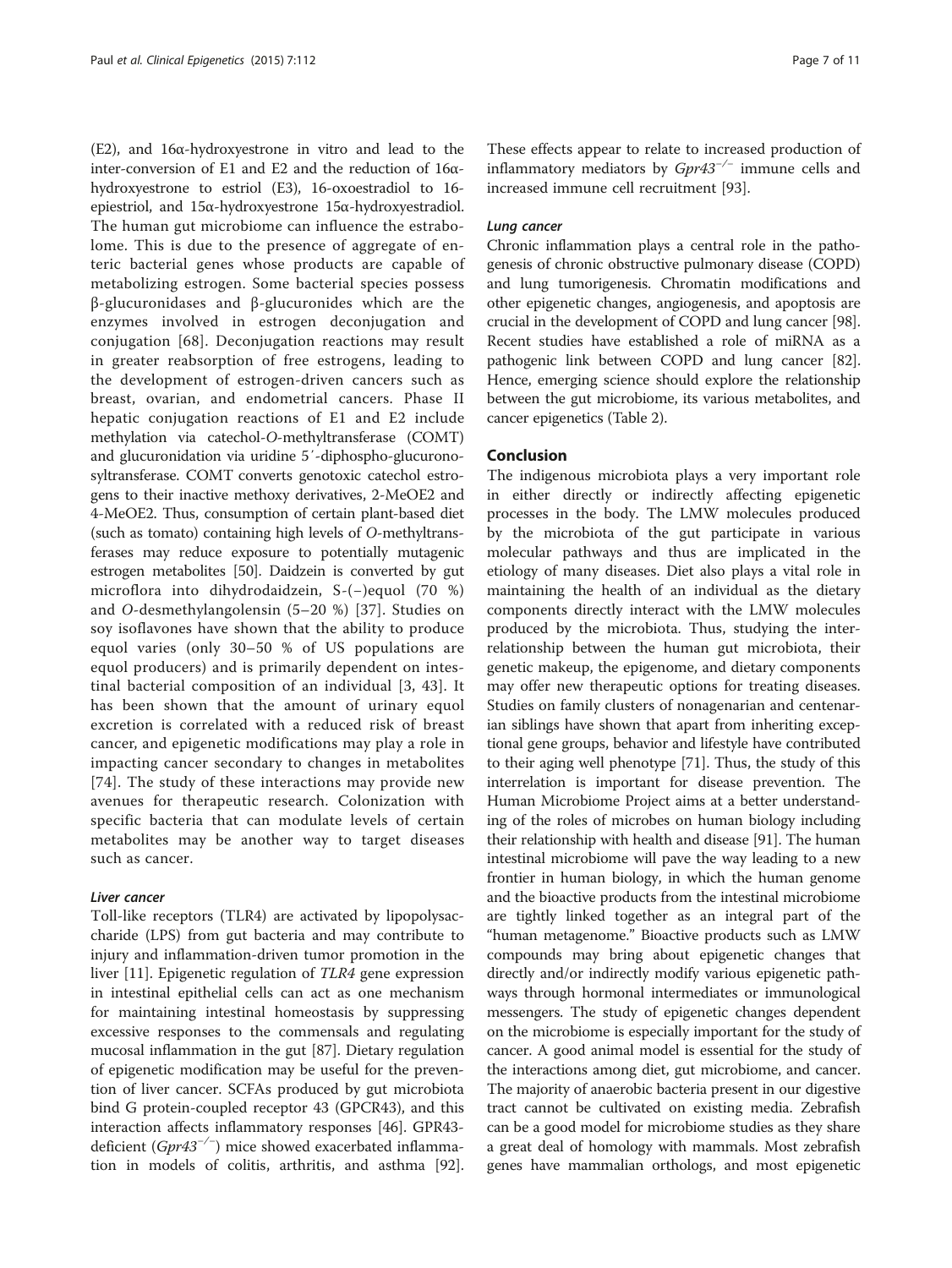| Cancer                        | Link to gut microbiome                                                                                                                                                                                                                  | Link to epigenetics                                                                                                                                                                                                                                                             | Possible therapy                                                                                                             | Reference                                                                                                    |
|-------------------------------|-----------------------------------------------------------------------------------------------------------------------------------------------------------------------------------------------------------------------------------------|---------------------------------------------------------------------------------------------------------------------------------------------------------------------------------------------------------------------------------------------------------------------------------|------------------------------------------------------------------------------------------------------------------------------|--------------------------------------------------------------------------------------------------------------|
| Gastric                       | H. pylori causes gastric pathology<br>by injecting about 128 kDa Cytotoxin-<br>associated gene A (Cag A) protein<br>which enhanced c-Myc and                                                                                            | H. pylori increased histone H4<br>acetylation in the promoter<br>region of $p21$ thereby increasing<br>p21 expression                                                                                                                                                           | Dietary compounds that have<br>HAT-inhibiting activities                                                                     | (Hayashi, Tsujii et al. 2012) [26]<br>(Ding, Goldberg et al. 2010) [13]<br>(Fehri, Rechner et al. 2009) [21] |
| Colon                         | DNMT3B expression<br>Elevated TNF-a expression in<br>the colon                                                                                                                                                                          | TNF-a-suppressed differentiation<br>and potentiated cell death induced<br>by butyrate (NaBt) in both<br>adenocarcinoma HT-29 and fetal<br>FHC human colon cells in vitro                                                                                                        | Sodium butyrate which is an<br>HDAC inhibitor can induce<br>TNF-a to potentiate cell death                                   | (Hýžďalová, Hofmanova et al.<br>r2008) [35]<br>(Erdman, Rao et al. 2009) [17]                                |
| Estrogen-dependent<br>cancers | Bacterial species possess<br>$\beta$ -glucuronidases and $\beta$ -glucuronides<br>that participate in estrogen<br>conjugation and deconjugation                                                                                         | Phase II hepatic conjugation<br>reactions of F1 and F2 include<br>methylation via catechol-O-<br>methyltransferase, glucuronidation<br>via uridine 5'-diphospho-<br>qlucuronosyltransferase                                                                                     | Certain plant-based dietary<br>compounds contain<br>O-methyltransferase enzymes<br>that can inactivate catechol<br>estrogens | (Plottel and Blaser 2011) [68]<br>(Mageroy, Tieman et al. 2012) [50]                                         |
| Liver                         | TLR4 activation by LPS from gut<br>bacteria contributes to tumor<br>promotion                                                                                                                                                           | Epigenetic regulation of TLR4<br>gene expression in intestinal<br>epithelial cells (IECs) can act as<br>one mechanism for maintaining<br>intestinal homeostasis by<br>suppressing excessive responses<br>to the commensals and<br>regulating mucosal inflammation<br>in the gut |                                                                                                                              | (Dapito, Mencin et al. 2012) [11]<br>(Takahashi, Sugi et al. 2011) [87]                                      |
| Lung                          | SCFAs produced by gut microbiota<br>bind GPCR43 which affects<br>inflammatory responses. GPR43-<br>deficient ( $Gpr43^{-/-}$ ) mice showed<br>exacerbated or unresolving<br>inflammation in models of colitis.<br>arthritis, and asthma | SCEAs are known to have HDAC-<br>inhibiting activities                                                                                                                                                                                                                          | SCFAs are produced by<br>fermentation of<br>carbohydrates by gut<br>microbiota                                               | (Maslowski, Vieira et al. 2009) [54]                                                                         |

<span id="page-7-0"></span>Table 2 Gut microbiota and its emerging science in cancer epigenetics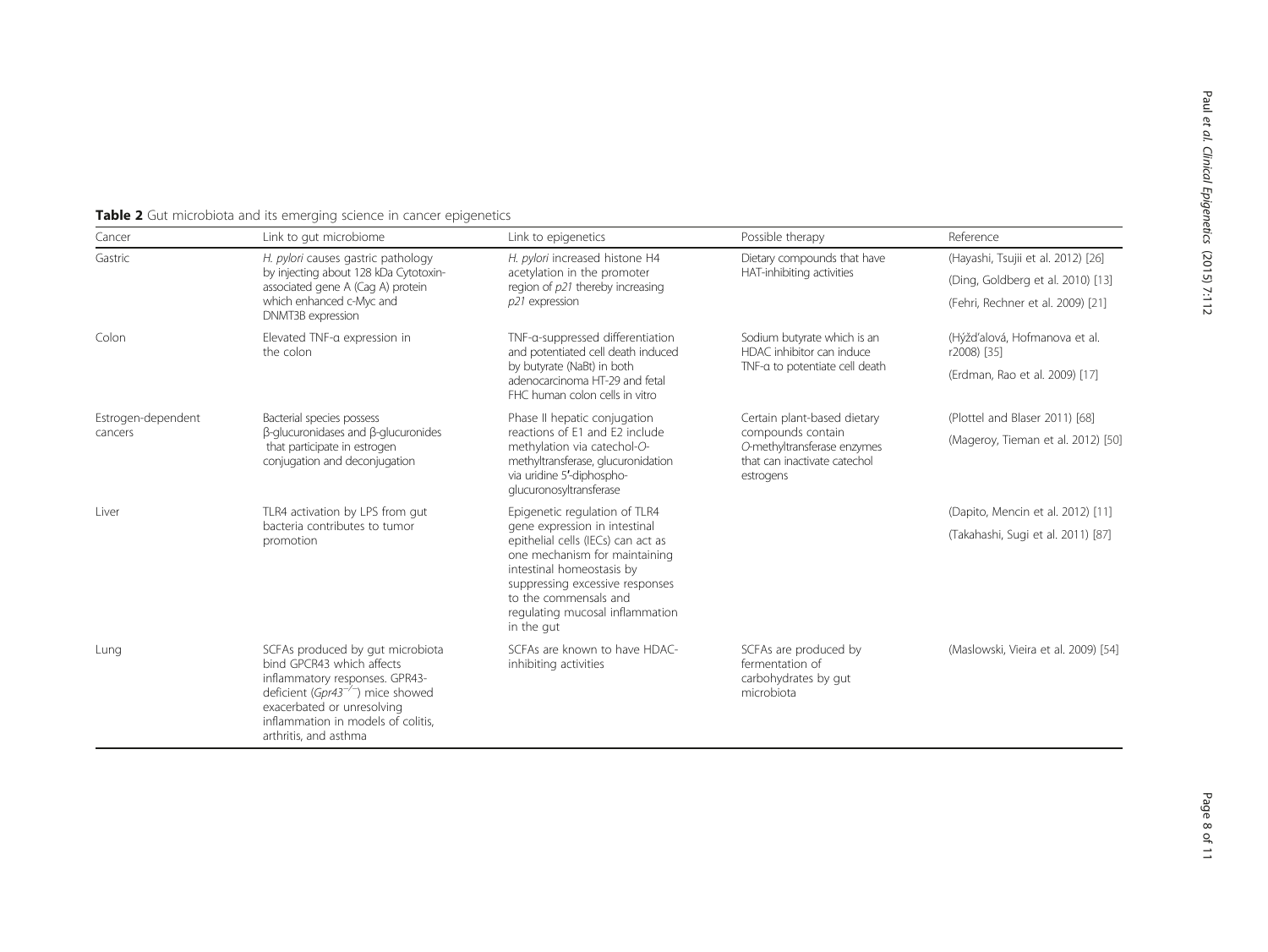<span id="page-8-0"></span>regulators are highly conserved: there are 75 and 92 % identity between zebrafish and human DNMT1 and HDAC1, respectively [\[60\]](#page-9-0). Some other useful models for exploring host-microbiota interactions are fruit fly and yeast. However, most extensively used models for the study of cancer are rodents. Human fecal samples can be transplanted into rodents that are raised in a germfree environment where they have no exposure to microbes. Such animals, called *gnotobiotic mice*, are helpful in studying microbial community compositions by varying diet and disease parameters. These mice can harbor the microbial community in humans and hence are called "humanized mice." It is, however, important to note that although germfree mice do not harbor live bacteria, they still are exposed to a minimum amount of microbes in food, water, and bedding. They can be further induced with cancer cell line xenografts, and different dietary interventions can be introduced for effective study of intestinal microbial epigenetics [10]. Epigenetic dietary phytochemicals such as SFN from broccoli sprouts, EGCG from green tea, or genistein from soy products may positively enhance the interaction among metabolism, diet, gut microbiome, and epigenome. This can be very useful to treat a variety of cancers such as colon, lung, or even breast cancers where the current chemotherapy drugs such as doxorubicin/docetaxel can strip the body of its essential microbiome. Administering an "epigenetic diet" along with conventional treatment can be effective in enhancing the quality of the microbiome in cancer patients. Thus, by manipulating both the microbiome and the diet, we may discover novel therapies that act through epigenetic pathways and add to our armamentarium against cancer.

#### Abbreviations

ASD: autism spectrum disorder; CagPAI: cytotoxin-associated gene pathogenicity island; COPD: chronic obstructive pulmonary disease; CRC: colorectal cancer; CREB: cAMP response element-binding protein; DNMT: DNA methyltransferase; EGCG: epigallocatechin; HAT: histone acetyltransferase; HDAC: histone deacetylase; HMP: Human Microbiome Project; HMT: histone methyltransferase; ITC: isothiocyanate; LMW: low molecular weight; MBD: methyl binding domain; MECP2: methyl CpG binding protein 2; piRNA: PIWI-interacting RNA; PPA: propionic acid; SCFA: short-chain fatty acid; SFN: sulforaphane; TLR: toll-like receptor; TMAO: trimethylamine-N-oxide; α-KG: alpha ketoglutarate.

#### Competing interests

The authors declare that they have no competing interests.

#### Authors' contributions

TT and BP conceived of the review article and participated in all of the drafts of the manuscript. BP wrote the first draft of the manuscript with guidance from TT. SB contributed to the metabolic aspects of the article and WD, CS, and CS contributed to the dietary aspects of writing of the manuscript. CM contributed to writing of the microbiome aspects of the article. TT provided the final editing of the manuscript. All authors read and approved the final draft.

#### Acknowledgements

This work was supported in part by a grant from the UAB Comprehensive Cancer Center to SB, WD, TT, C. Salvador, and C. Skibola and grants from the National Cancer Institute (R01 CA178441) and the American Institute for Cancer Research (316184) to TT.

#### Author details

<sup>1</sup>Department of Biology, University of Alabama at Birmingham, 175 Campbell Hall, 1300 University Boulevard, Birmingham, AL 35294-1170, USA. <sup>2</sup> Department of Pharmacology and Toxicology, University of Alabama at Birmingham, Birmingham, AL, USA. <sup>3</sup>Department of Nutrition Sciences, University of Alabama at Birmingham, Birmingham, AL, USA. <sup>4</sup>Department of Cell, Developmental and Integrative Biology, University of Alabama at Birmingham, Birmingham, AL, USA. <sup>5</sup> Division of Medical Oncology, Hematology, University of Alabama at Birmingham, Birmingham, AL, USA. 6 Comprehensive Cancer Center, University of Alabama at Birmingham, Birmingham, AL, USA. <sup>7</sup> Comprehensive Center for Healthy Aging, University of Alabama at Birmingham, Birmingham, AL, USA. <sup>8</sup>Nutrition Obesity Research Center, University of Alabama at Birmingham, Birmingham, AL, USA. <sup>9</sup> Comprehensive Diabetes Center, University of Alabama at Birmingham, Birmingham, AL, USA. <sup>10</sup>Department of Epidemiology, University of Alabama at Birmingham, Birmingham, AL, USA.

#### Received: 26 July 2015 Accepted: 22 September 2015 Published online: 16 October 2015

#### References

- 1. Albaugh BN, Arnold KM, Denu JM. KAT (ching) metabolism by the tail: insight into the links between lysine acetyltransferases and metabolism. Chembiochem. 2011;12(2):290–8.
- 2. Augeron C, Laboisse CL. Emergence of permanently differentiated cell clones in a human colonic cancer cell line in culture after treatment with sodium butyrate. Cancer Res. 1984;44(9):3961–9.
- 3. Barnes S, Prasain J, D'Alessandro T, Arabshahi A, Botting N, Lila MA. The metabolism and analysis of isoflavones and other dietary polyphenols in foods and biological systems. Food Function. 2011;2(5):235–44.
- 4. Bolte E. Autism and Clostridium tetani. Med Hypotheses. 1998;51(2):133–44. 5. Cai L, Sutter BM, Li B, Tu BP. Acetyl-CoA induces cell growth and
- proliferation by promoting the acetylation of histones at growth genes. Mol Cell. 2011;42(4):426–37.
- 6. Canani RB, Costanzo MD, Leone L. The epigenetic effects of butyrate: potential therapeutic implications for clinical practice. Clin Epigenetics. 2012;4(1):4.
- 7. Candido EPM, Reeves R, Davie JR. Sodium butyrate inhibits histone deacetylation in cultured cells. Get Cell. 1978;14(1):105–13.
- 8. Carrer A, Wellen KE. Metabolism and epigenetics: a link cancer cells exploit. Curr Opin Biotechnol. 2015;34:23–9.
- 9. Castellarin M, Warren RL, Freeman JD, Dreolini L, Krzywinski M, Strauss J. Fusobacterium nucleatum infection is prevalent in human colorectal carcinoma. Genome Res. 2012;22(2):299–306.
- 10. Cheon D-J, Orsulic S. Mouse models of cancer. Annual Review of Pathology: Mechanisms of Disease. 2011;6:95–119.
- 11. Dapito DH, Mencin A, Gwak GY, Pradere JP, Jang MK, Mederacke I. Promotion of hepatocellular carcinoma by the intestinal microbiota and TLR4. Cancer Cell. 2012;21(4):504–16.
- 12. Davie JR. Inhibition of histone deacetylase activity by butyrate. J Nutr. 2003;133(7):2485S–93.
- 13. Ding S-Z, Fischer W, Kaparakis-Liaskos M, Liechti G, Merrell DS, Grant PA. Helicobacter pylori- induced histone modification, associated gene expression in gastric epithelial cells, and its implication in pathogenesis. PLoS One. 2010;5(4), e9875.
- 14. Ding S-Z, Goldberg JB, Hatakeyama M. Helicobacter pylori infection, oncogenic pathways and epigenetic mechanisms in gastric carcinogenesis. Future Oncol. 2010;6(5):851–62.
- 15. Donohoe DR, Garge N, Zhang X, Sun W, O'Connell TM, Bunger MK. The microbiome and butyrate regulate energy metabolism and autophagy in the mammalian colon. Cell Metab. 2011;13(5):517–26.
- 16. Elinav E, Nowarski R, Thaiss CA, Hu B, Jin C, Flavell RA. Inflammation-induced cancer: crosstalk between tumours, immune cells and microorganisms. Nat Rev Cancer. 2013;13(11):759–71.
- 17. Erdman S, Rao VP, Poutahidis T, Rogers AB, Taylor CL, Jackson EA. Nitric oxide and TNF-a trigger colonic inflammation and carcinogenesis in Helicobacter hepaticus-infected, Rag2-deficient mice. Proc Natl Acad Sci. 2009;106(4):1027–32.
- 18. Esteller M. Non-coding RNAs in human disease. Nat Rev Genet. 2011;12(12):861–74.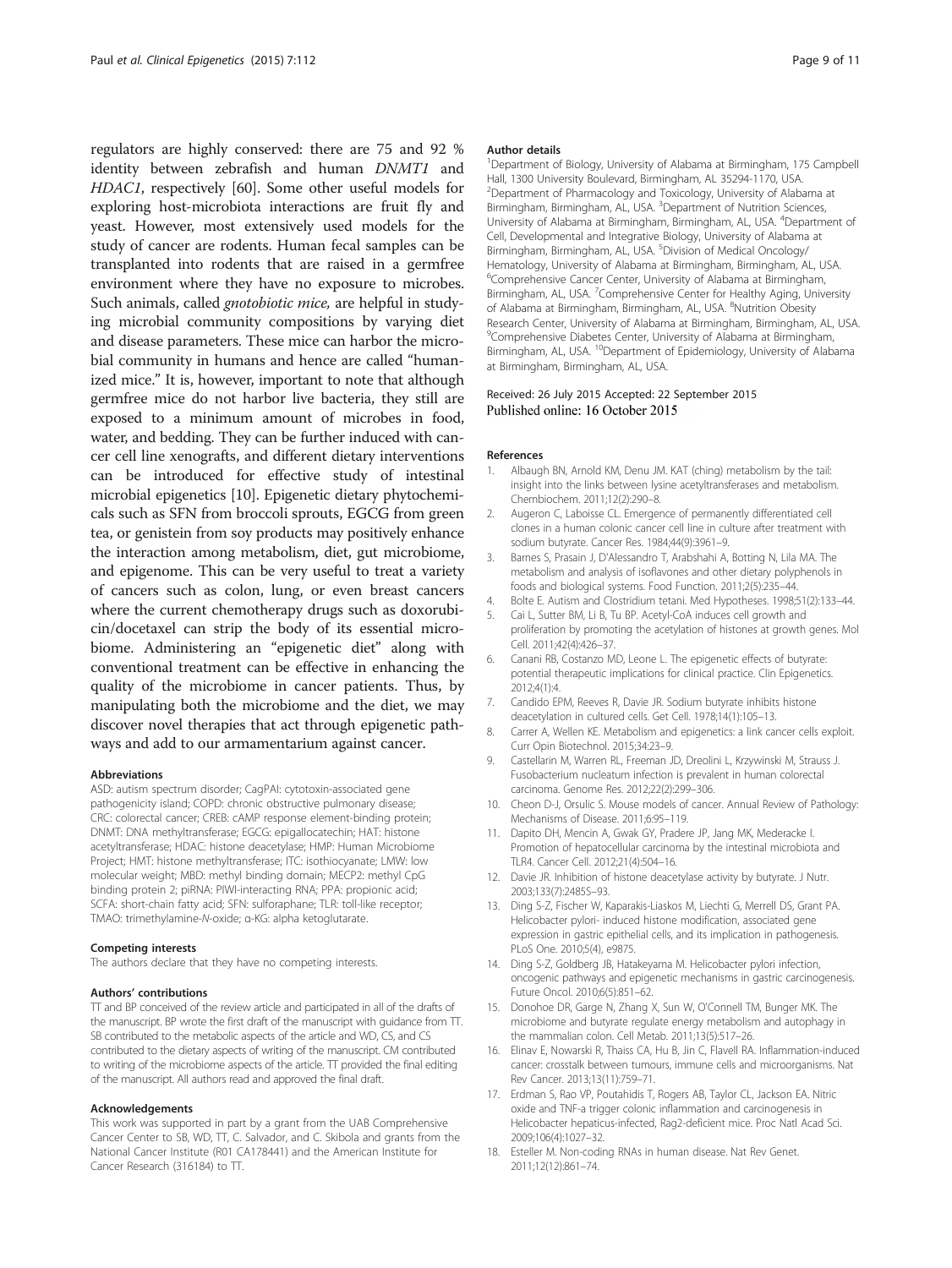- <span id="page-9-0"></span>19. Evertts AG, Zee BM, DiMaggio PA, Gonzales-Cope M, Coller HA, Garcia BA. Quantitative dynamics of the link between cellular metabolism and histone acetylation. J Biol Chem. 2013;288(17):12142–51.
- 20. Favier CF, Vaughan EE, Vos WMD, Akkermans ADL. Molecular monitoring of succession of bacterial communities in human neonates. Appl Environ Microbiol. 2002;68(1):219–26.
- 21. Fehri LF, Rechner C, Ben SJ, Mak TM, Holland C, Bartfeld S. "Helicobacter pylori-induced modification of the histone H3 phosphorylation status in gastric epithelial cells reflects its impact on cell cycle regulation.". Epigenetics. 2009;4(8):577–86.
- 22. Fuhrman BJ, Feigelson HS, Flores R, Gail MH, Xu X, Ravel J. Associations of the fecal microbiome with urinary estrogens and estrogen metabolites in postmenopausal women. J Clin Endocrinol Metabol. 2014;99(12):46320–40.
- 23. Gao Z, Guo B, Gao R, Zhu Q, Qin H. Microbiota disbiosis is associated with colorectal cancer. Front Microbiol. 2015;6:20.
- 24. Gottesman S. Micros for microbes: non-coding regulatory RNAs in bacteria. TRENDS Genetics. 2005;21(7):399–404.
- 25. Hague A, Manning AM, Hanlon KA, Hart D, Paraskeva C, Huschtscha LI. Sodium butyrate induces apoptosis in human colonic tumour cell lines in a p53-independent pathway: implications for the possible role of dietary fibre in the prevention of large-bowel cancer. Int J Cancer. 1993;55(3):498–505.
- 26. Hayashi Y, Tsujii M, Jun W, Kondo J, Akasaka T, Jing Y. CagA mediates epigenetic regulation to attenuate let-7 expression in Helicobacter pylorirelated carcinogenesis. Gut. 2012;62(11):1536–46.
- 27. Herr I, Buchler MW. Dietary constituents of broccoli and other cruciferous vegetables: implications for prevention and therapy of cancer. Cancer Treat Rev. 2010;36(5):377–83.
- 28. Hesson LB. Gut microbiota and obesity-related gastrointestinal cancer: a focus on epigenetics. Trans Gastrointest Cancer. 2013;2(4):204–10.
- 29. Heuck CJ, Mehta J, Bhagat T, Gundabolu K, Yu Y, Khan S. Myeloma is characterized by stage- specific alterations in DNA methylation that occur early during myelomagenesis. J Immunol. 2013;190(6):2966–75.
- 30. Hooper LV, Midtvedt T, Gordon J. How host-microbial interactions shape the nutrient environment of the mammalian intestine. Annu Rev Nutr. 2002;22(1):283–307.
- 31. Hu G, Gong AY, Roth AL, Huang BQ, Ward HD, Zhu G. Release of luminal exosomes contributes to TLR4-mediated epithelial antimicrobial defense. PLoS Pathog. 2013;9(4), e1003261.
- 32. Hu S, Dong TS, Dalai SR, Wu F, Bissonette M, Kwon JH. The microbe-derived short chain fatty acid butyrate targets miRNA-dependent p21 gene expression in human colon cancer. PLoS One. 2011;6(1), e16221.
- 33. Hughes R, Cross AJ, Pollock JRA, Bingham S. Dose-dependent effect of dietary meat on endogenous colonic N-nitrosation. Carcinogenesis. 2001;22(1):199–202.
- 34. Hullar MA, Fu BC. Diet, the gut microbiome, and epigenetics. Cancer J (Sudbury, Mass). 2014;20(3):170.
- 35. Hýzd'alova M, Hofmanova J, Pachermk J, Vaculova A, Kozubik A. The interaction of butyrate with TNF-a during differentiation and apoptosis of colon epithelial cells: role of NF-k B activation. Cytokine. 2008;44(1):33–43.
- 36. Jeffery IB, O'Toole PW. Diet-microbiota interactions and their implications for healthy living. Nutrients. 2013;5(1):234–52.
- 37. Ju YH, Fultz J, Allred KF, Doerge DR, Helferich WG. Effects of dietary daidzein and its metabolite, equol, at physiological concentrations on the growth of estrogen-dependent human breast cancer (MCF-7) tumors implanted in ovariectomized athymic mice. Carcinogenesis. 2006;27(4):856–63.
- 38. Kala R, Peek GW, Hardy TM, Tollefsbol TO. MicroRNAs: an emerging science in cancer epigenetics. J Clinical Bioinformatics. 2013;3:6.
- 39. Koeth RA, Wang Z, Levison BS, Buffa JA, Org E, Sheehy BT. Intestinal microbiota metabolism of lcarnitine, a nutrient in red meat, promotes atherosclerosis. Nat Med. 2013;19(5):576–85.
- 40. Kondo Y. Epigenetic cross-talk between DNA methylation and histone modifications in human cancers. Yonsei Med J. 2009;50(4):455–63.
- 41. Kuitunen M, Saukkonen T, Ilonen J, Åkerblom HK, Savilahti E. Intestinal permeability to mannitol and lactulose in children with type 1 diabetes with the HLA-DQB1\* 02 allele. Autoimmunity. 2002;35(5):365–8.
- 42. Kumar H, Lund R, Laiho A, Lundelin K, Ley RE, Isolauri E. Gut microbiota as an epigenetic regulator: pilot study based on whole-genome methylation analysis. MBio. 2014;5(6):e02113–4.
- 43. Legette LL, Prasain J, King J, Arabshahi A, Barnes S, Weaver CM. Pharmacokinetics of equol, a soy isoflavone metabolite, changes with the

form of equol (dietary versus intestinal production) in ovariectomized rats. J Agric Food Chem. 2014;62(6):1294–300.

- 44. Ley RE, Bäckhed F, Turnbaugh PJ, Lozupone CA, Knight RD, Gordon JI. Obesity alters gut microbial ecology. Proc Natl Acad Sci U S A. 2005;102(31):11070–5.
- 45. Ley RE, Knight R, Gordon JI. The human microbiome: eliminating the biomedical/environmental dichotomy in microbial ecology. Environ Microbiol. 2007;9(1):3–4.
- 46. Li G, Su H, Zhou Z, Yao W. Identification of the porcine G protein-coupled receptor 41 and 43 genes and their expression pattern in different tissues and development stages. 2014.
- 47. Logan AC, Rao AV, Irani D. Chronic fatigue syndrome: lactic acid bacteria may be of therapeutic value. Med Hypotheses. 2003;60(6):915–23.
- 48. Loscalzo J. Lipid metabolism by gut microbes and atherosclerosis. Circ Res. 2011;109(2):127–9.
- 49. Louis P, Flint HJ. Diversity, metabolism and microbial ecology of butyrateproducing bacteria from the human large intestine. FEMS Microbiol Lett. 2009;294(1):1–8.
- 50. Mageroy MH, Tieman DM, Floystad A, Taylor MG, Klee HJ. A Solanum lycopersicum catechol‐O‐methyltransferase involved in synthesis of the flavor molecule guaiacol. Plant J. 2012;69(6):1043–51.
- 51. Maia BM, Rocha RM, Calin GA. Clinical significance of the interaction between non-coding RNAs and the epigenetics machinery: challenges and opportunities in oncology. Epigenetics. 2014;9(1):75–80.
- 52. Mallegol J, Niel GV, Heyman M. Phenotypic and functional characterization of intestinal epithelial exosomes. Blood Cell Mol Dis. 2005;35(1):11–6.
- 53. Martinez‐Medina M, Aldeguer X, Gonzalez-Huix F, Acero D, Garcia-Gil LJ. Abnormal microbiota composition in the ileocolonic mucosa of Crohn's disease patients as revealed by polymerase chain reaction‐denaturing gradient gel electrophoresis. Inflamm Bowel Dis. 2006;12(12):1136–45.
- 54. Maslowski KM, Vieira AT, Ng A, Kranich J, Sierro F, Yu D. Regulation of inflammatory responses by gut microbiota and chemoattractant receptor GPR43. Nature. 2009;461(7268):1282–6.
- 55. Matarese F, Pau ECS, Stunnenberg HG. 5‐Hydroxymethylcytosine: a new kid on the epigenetic block? Mol Syst Biol. 2011;7(1):562.
- 56. McGarr SE, Ridlon JM, Hylemon PB. Diet, anaerobic bacterial metabolism, and colon cancer: a review of the literature. J Clin Gastroenterol. 2005;39(2):98–109.
- 57. Meeran SM, Patel SN, Tollefsbol TO. Sulforaphane causes epigenetic repression of hTERT expression in human breast cancer cell lines. PLoS One. 2010;5(7), e11457.
- 58. Menendez JA, Corominas-Faja B, Cuyàs E, Alarcón T. Metabostemness: metaboloepigenetic reprogramming of cancer stem-cell functions. Oncoscience. 2014;1(12):803.
- 59. Mercer TR, Dinger ME, Mattick JS. Long non-coding RNAs: insights into functions. Nat Rev Genet. 2009;10(3):155–9.
- 60. Mudbhary R, Sadler KC. Epigenetics, development, and cancer: zebrafish make their mark. Birth Defects Research Part C: Embryo Today: Reviews. 2011;93(2):194–203.
- 61. Navarro SL, Li F, Lampe JW. Mechanisms of action of isothiocyanates in cancer chemoprevention: an update. Food Function. 2011;2(10):579–87.
- 62. Nör C, Sassi FA, Farias CB, Schwartsmann G, Abujamra AL, Lenz G. The histone deacetylase inhibitor sodium butyrate promotes cell death and differentiation and reduces neurosphere formation in human medulloblastoma cells. Mol Neurobiol. 2013;48(3):533–43.
- 63. Ohigashi S, Sudo K, Kobayashi D, Takahashi O, Takahashi T, Asahara T. Changes of the intestinal microbiota, short chain fatty acids, and fecal pH in patients with colorectal cancer. Dig Dis Sci. 2013;58(6):1717–26.
- 64. Parracho HM, Bingham MO, Gibson GR, McCartney AL. Differences between the gut microflora of children with autistic spectrum disorders and that of healthy children. J Med Microbiol. 2005;54(10):987–91.
- 65. Pastor WA, Aravind L, Rao A. TETonic shift: biological roles of TET proteins in DNA demethylation and transcription. Nat Rev Mol Cell Biol. 2013;14(6):341– 56.
- 66. Penders J, Thijs C, Vink C, Stelma FF, Snijders B, Kummeling I. Factors influencing the composition of the intestinal microbiota in early infancy. Pediatrics. 2006;118(2):511–21.
- 67. Peserico A, Simone C. Physical and functional HAT/HDAC interplay regulates protein acetylation balance. BioMed Res Int. 2010;2011:371832.
- 68. Plottel CS, Blaser MJ. Microbiome and malignancy. Cell Host Microbe. 2011;10(4):324–35.